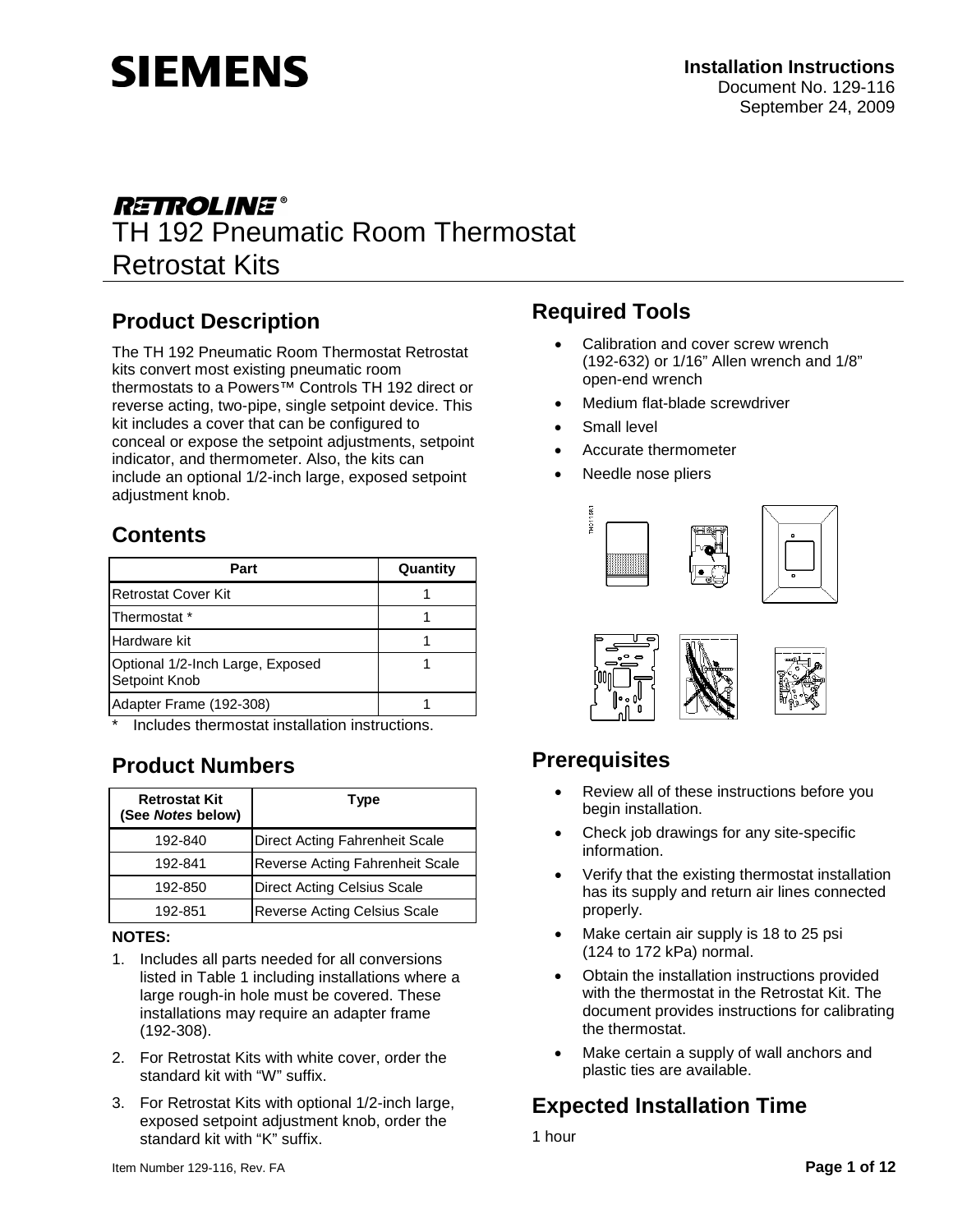## **Installation**

The following general procedures apply to all thermostat installations. Notice that some installations require the use of the adapter frame (192-308) to cover paint lines, broken walls, etc. For installations not included in this document, remove the existing terminal and connect directly to the tubing (see Figure 1).

### **Removing Existing Thermostat**

- 1. Remove the existing thermostat from the wall.
- 2. Remove the terminal head and the gasket from the fitting.
- 3. Clean the surface of the fitting, if required.

#### **Installing New Thermostat**

See Figure 1 for typical thermostat installation.

- 1. Table 1 lists the figures that correspond to a particular thermostat application. See the appropriate figure to identify the mounting parts.
- 2. Complete the required air line connections as necessary. Secure all connections and install the plug-in adapters into the 5/32-inch (4 mm) plastic tube. Use the blue adapter for the supply air line (Figure 1).
- **NOTE:** Either polyethylene (hard, black) or polyurethane (soft, clear) tubing is recommended. The appropriate tubing depends on which is most compatible for the application.
- 3. Place the multi-slotted metal plate into the plastic adapter frame (plastic frame may or may not be required). Attach the multi-slotted plate to the terminal head or the wall using screws and slots shown in Figures 3 through 26.
- 4. Loosely screw adapter base to the multi-slotted plate.
- 5. Draw plastic tubing through the multi-slotted plate and the adapter base. Install the plug-in adapters on the wall plate.
- 6. Using mounting screws supplied with the thermostat chassis, install the wall plate on adapter base as follows:
	- a. Guide screws through the slotted key holes on the wall plate and partially insert them into the adapter base.
	- b. Orient the wall plate so that it is square and level.
	- c. Tighten the mounting screws to secure the wall plate in place.
- 7. Moisten the thermostat supply and return ports to lubricate them. Carefully insert the thermostat ports into the terminal adapter O-rings on the wall plate.
- 8. Configure the cover per installation instructions provided and mount the cover over the thermostat.
	- **NOTE:** For applications that use the 1/2-inch large setpoint adjustment knob, align the key hole in the cover over the shaft protruding from the thermostat when mounting the cover (see Figure 1).

Use either the hex key end of the calibration and cover screw wrench or a 1/16-inch Allen wrench to tighten the two screws that secure the cover in place.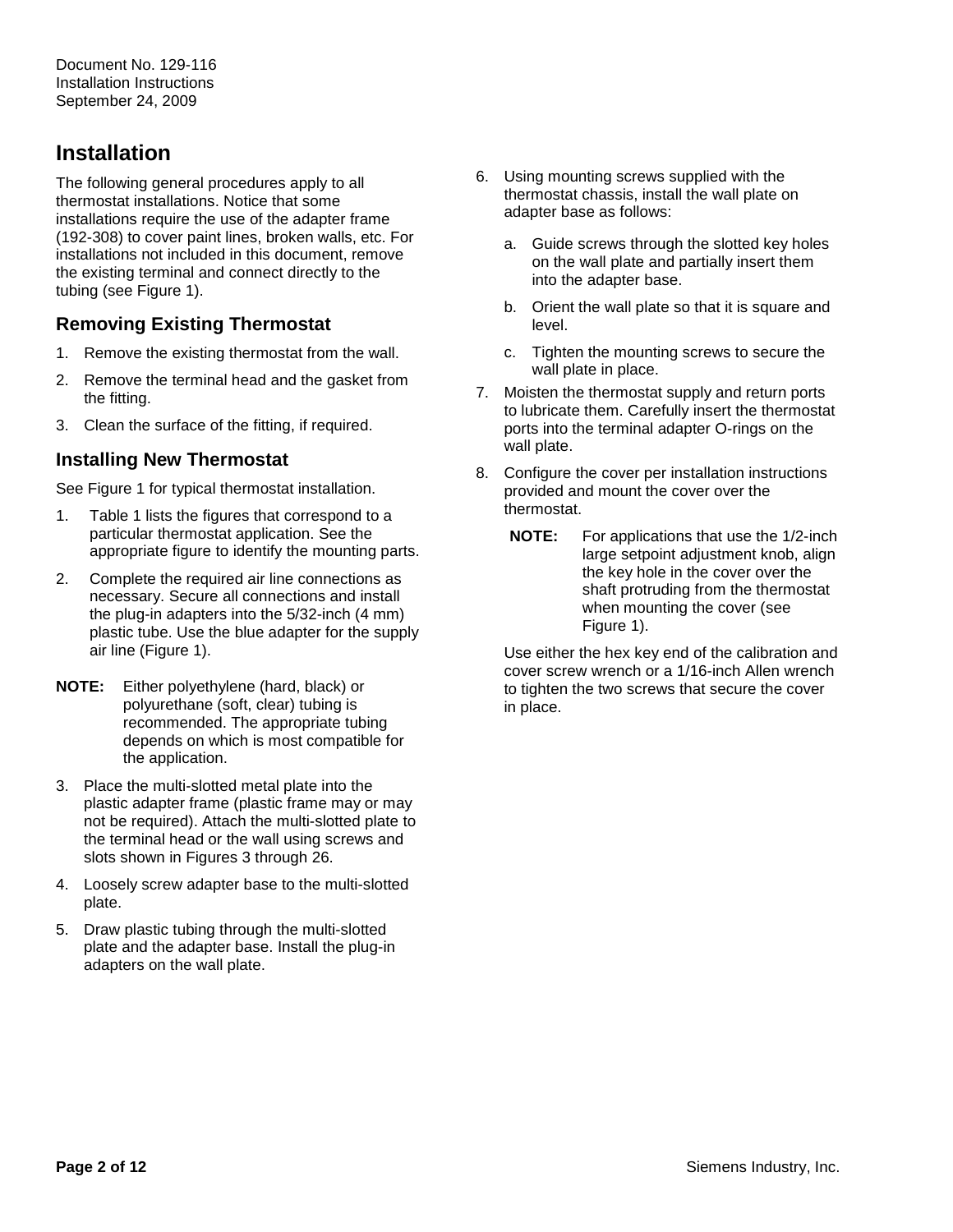| <b>Thermostat Type</b>                                                                                        | Type of                               | Figure        |
|---------------------------------------------------------------------------------------------------------------|---------------------------------------|---------------|
|                                                                                                               | Terminal                              | <b>Number</b> |
| <b>Powers Controls</b><br>TH 192 with guard                                                                   |                                       | 4             |
| <b>Powers Controls</b><br><b>TH 832D (See</b><br>Note 1)                                                      | Flush                                 | 5             |
| <b>Powers Controls</b><br>TH 180, TH 182,<br>TH 192 to convert<br>from horizontal to<br>vertical installation | Flush box                             | 6             |
|                                                                                                               | Surface                               | 7             |
| Honeywell TO900A,<br>TP900A (See<br>Note 1)                                                                   | Surface box                           | 8             |
|                                                                                                               | Flush box                             | 9             |
| Honeywell                                                                                                     | Flush banjo                           | 10            |
| TP910A, B                                                                                                     | Mortar joint                          | 11            |
| Honeywell TO91A,                                                                                              | Flush fitting                         | 12            |
| TP901A, B                                                                                                     | Plaster back                          | 13            |
| Honeywell TP931B                                                                                              | Flush electrical box                  | 14            |
| Honeywell<br>TP970A. B                                                                                        | Shallow wall box with<br>plaster ring | 15            |
|                                                                                                               | Deep wall box                         | 16            |
| Johnson T4002                                                                                                 | Surface fitting                       | 17            |
|                                                                                                               | Flush box                             | 18            |
| Johnson T400, 401,<br>403 (See Note 1)                                                                        | Flush fitting                         | 19            |
|                                                                                                               | Old round head                        | 20            |
| Robertshaw T18,<br>T19, TP2212                                                                                | <b>Flush Box</b>                      | 21            |
| Robertshaw T15,<br>T16, TP2210                                                                                | <b>Surface Fitting</b>                | 22            |
|                                                                                                               | Dry wall                              | 23            |
| <b>Barber Colman</b>                                                                                          | Surface box                           | 24            |
| TK1001, 1002, 1003,<br>1101, 1102, 1103,<br>9001, 9101                                                        | Flush electrical box                  | 25            |
|                                                                                                               | Mortar Joint                          | 26            |
| Terminal Head<br>Removed                                                                                      | 1/8-inch OD Copper<br>Tubing          | 27            |
|                                                                                                               | 3/16-inch OD Copper<br>Tubina         | 28            |

#### **Table 1. Retrostat Kit Thermostat Types.**

#### **NOTES:**

- 1. Use of an adapter frame (192-308) may be required to cover up large rough-in holes.
- 2. For replacement of thermostats not listed, use the Powers Universal Adapter Kit (192-300), Powerstar Thermostat, and Powerstar Thermostat. Consult you local Siemens Building Technologies representative for details.
- 3. Place the optional 1/2-inch large setpoint adjustment knob on the shaft protruding through the cover. Use either the hex key end of the calibration and cover screw wrench or a 1/16-inch Allen wrench to tighten the set screw on the knob.
- 4. Install the optional guard over the thermostat per Figure 2.

#### **NOTES:**

- 1. In applications with a 1/2-inch large setpoint adjustment knob, whenever you remove the thermostat cover, *first* remove the adjustment knob by loosening its set screw with either the hex key end of the calibration and cover screw wrench or a 1/16-inch Allen wrench.
- 2. To remove the thermostat from the wall plate, hold the thermostat firmly at the top and bottom and start to pull the thermostat from the wall plate. At the same time, use a screwdriver to pry the wall plate latch arms away from the thermostat chassis and pull the thermostat away from the wall plate.
- 3. Frequent removal and installation of the thermostat can bend the latch arms beyond their operating positions. If this occurs, bend the latch arms back to their operating positions before mounting the thermostat.

The installation is complete.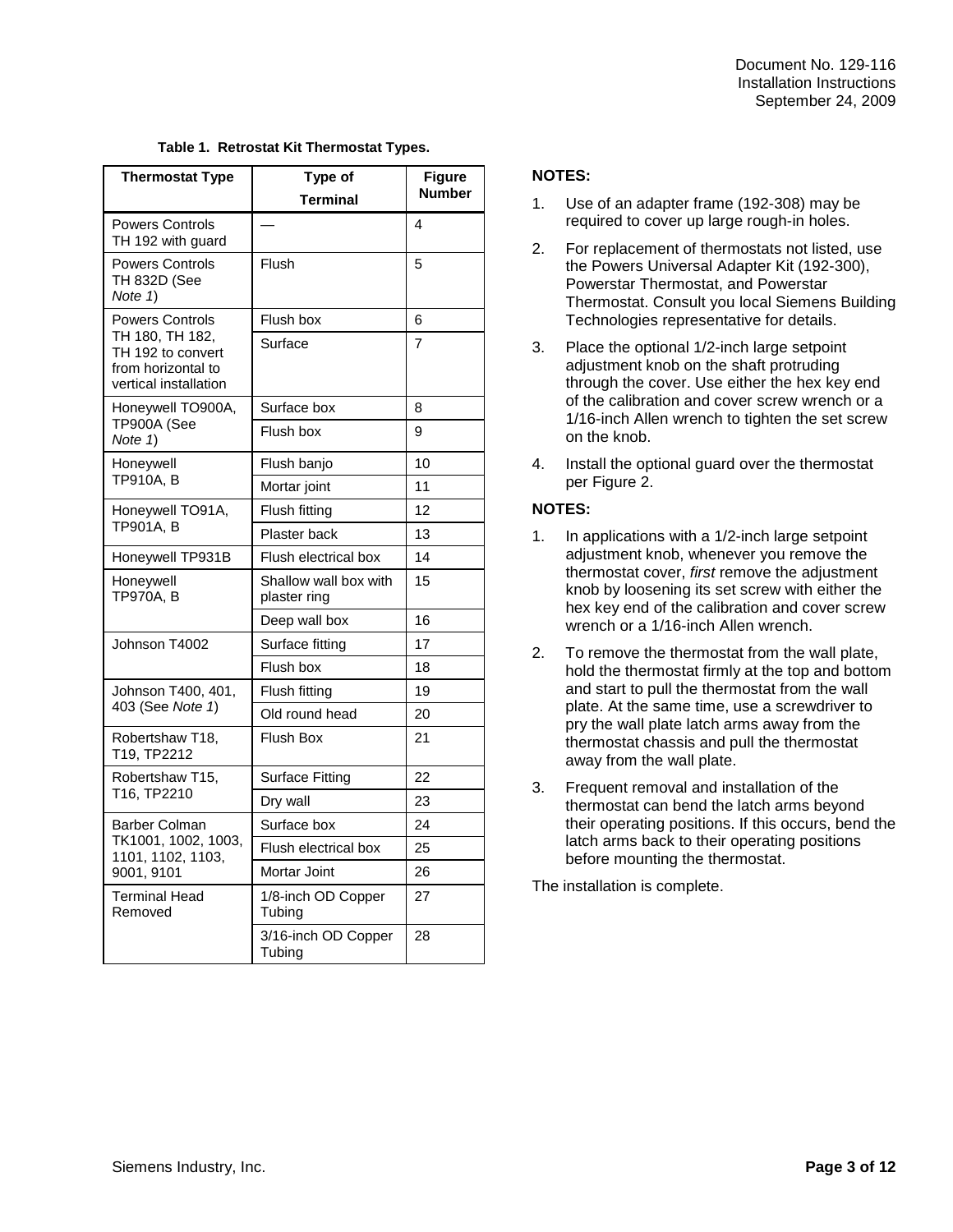### **Calibration, Adjustment, and Troubleshooting**

See the installation instructions provided with the thermostat in this retrostat kit for the following procedures:

- Thermometer Calibration
- Changeover Point Adjustment
- Limit Stop Adjustment
- Sensitivity Adjustment
- Thermostat Cooling/Heating Calibration
- **Troubleshooting**

### **Reference**

**Technical Bulletin Document Number**

TB 214 TH 192 Adapter Kits 155-231



**Figure 1. Typical Thermostat Installation.**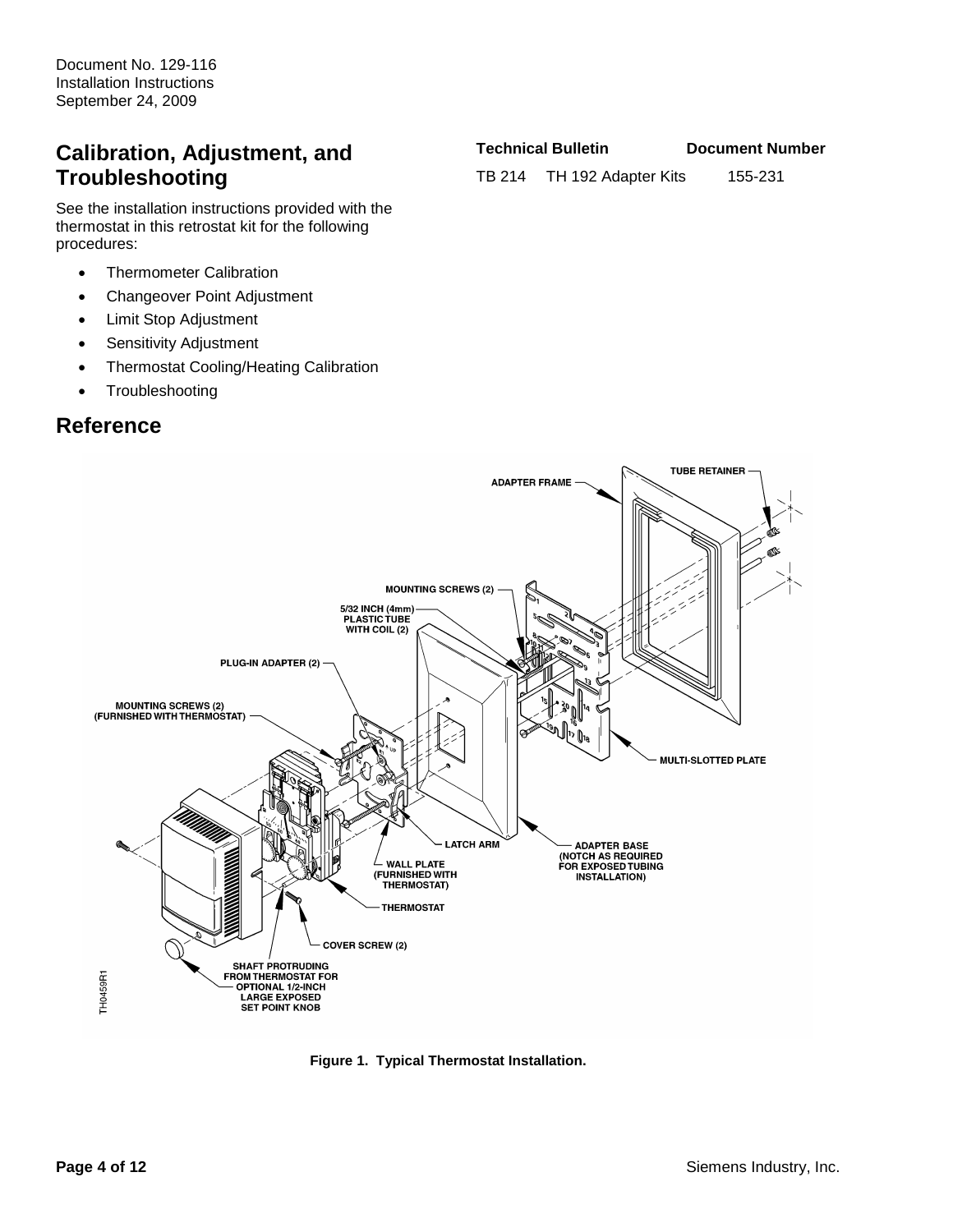

- 1. Put the flat side of the frame against the wall. Mark the four hole locations and drill each hole  $1/4 \times 1$ -inch deep.
- 2. Insert each anchor through the frame and into its respective hole. Drive the expander nails to secure the frame in place. To uninstall the frame, remove the expander nails by turning them counterclockwise.
- 3. Mount the cover over the frame and secure in place by turning each end locking screw five turns counterclockwise.







Siemens Industry, Inc. **Page 5 of 12**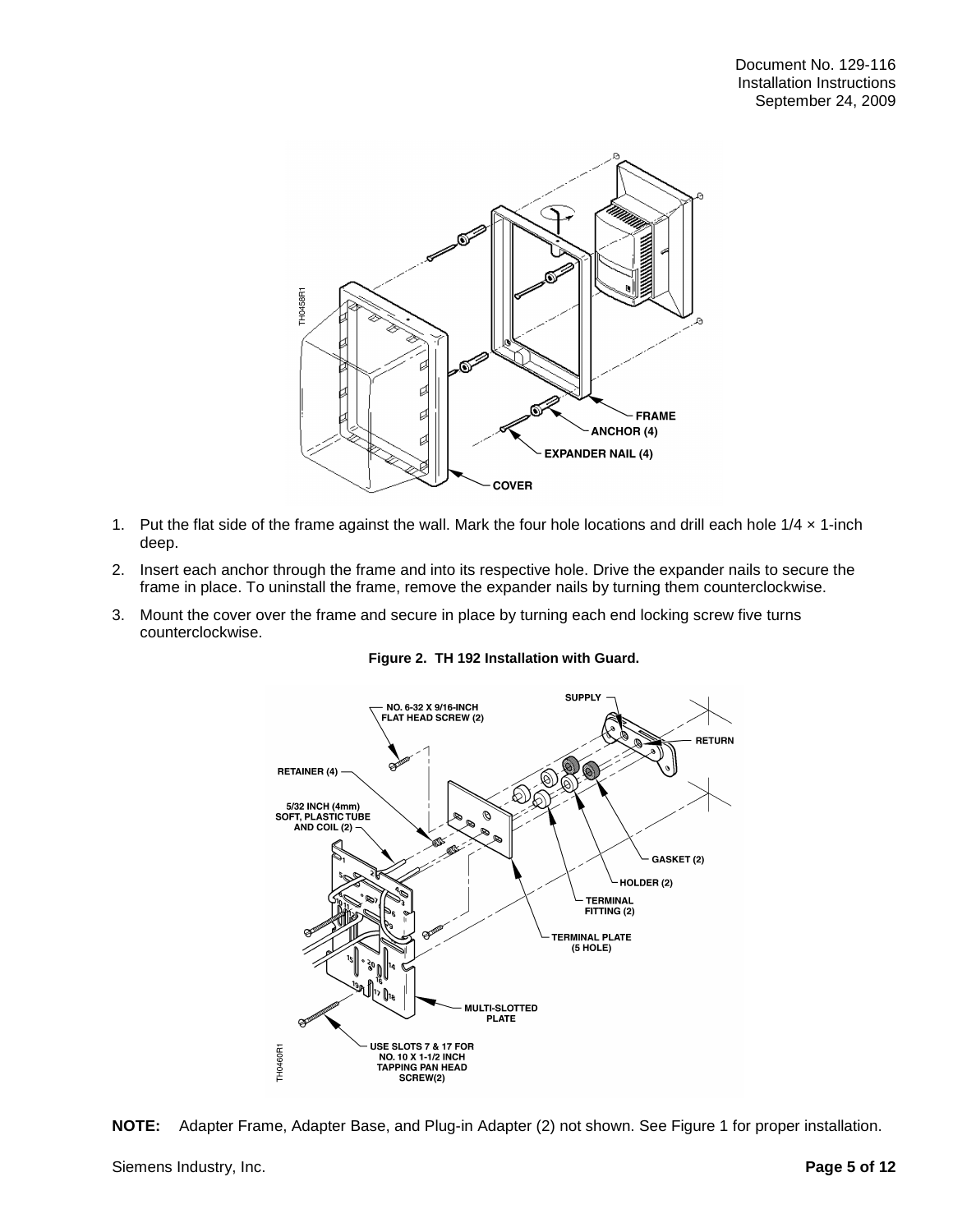#### **Figure 3. TH 832D Flush Installation.**



**NOTE:** Adapter Base and Plug-in Adapter (2) not shown. See Figure 1 for proper installation.





**NOTE:** Adapter Base and Plug-in Adapter (2) not shown. See Figure 1 for proper installation.

**Figure 5. TH 180, TH 182, TH 192 Horizontal to Vertical Surface Installation.**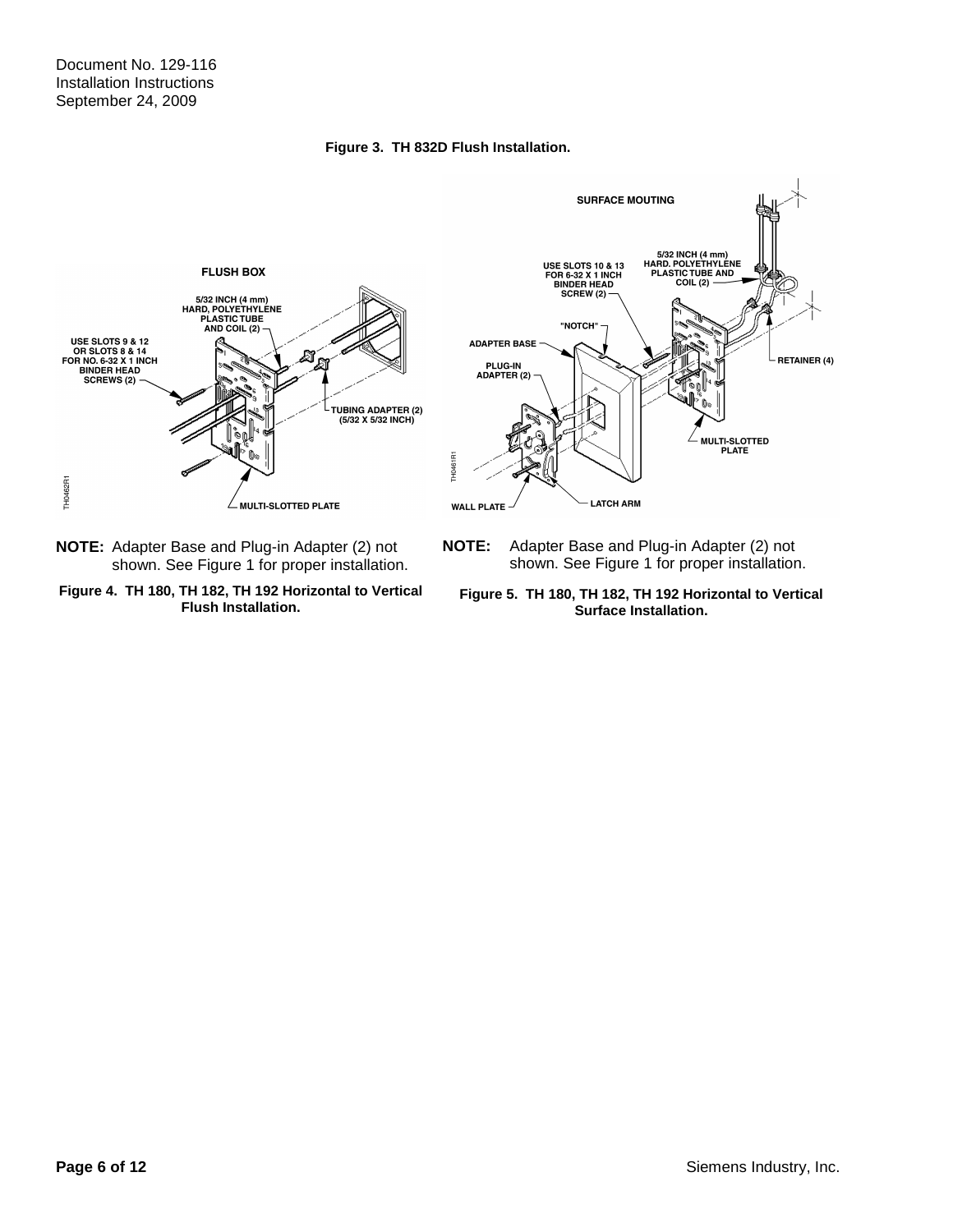

**NOTE:** Plug-in Adapter (2) not shown. See Figure 1 for proper installation.

**Figure 6. Honeywell TO900A, TP900A Surface Box Installation.**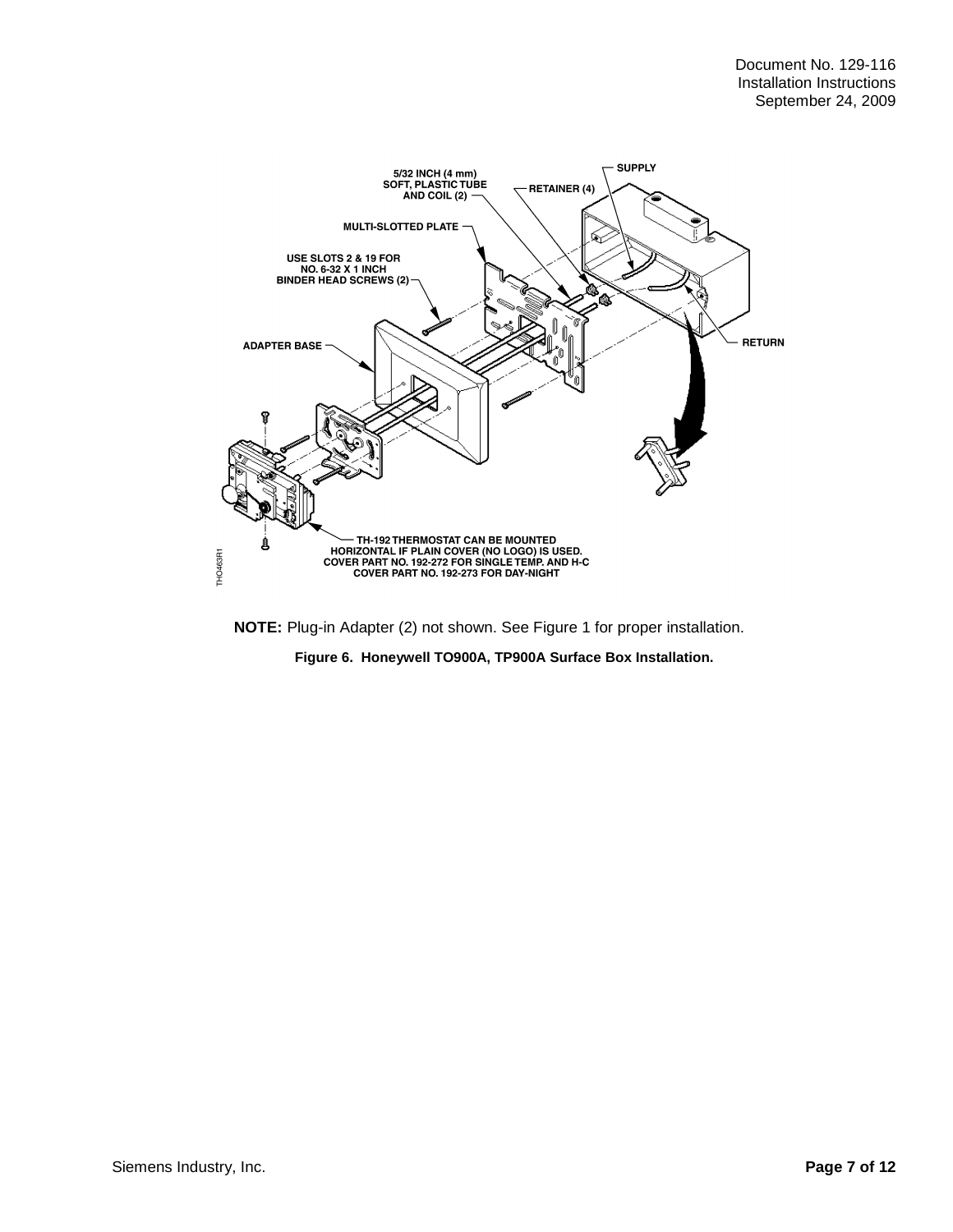

**NOTE:** Adapter Base and Plug-in Adapter (2) not shown. See Figure 1 for proper installation.

**Figure 7. Honeywell TO900A, TP900A Flush Box Installation.**



**NOTE:** Adapter Base and Plug-in Adapter (2) not shown. See Figure 1 for proper installation.

#### **Figure 8. Honeywell TP910A, B Flush Banjo Installation.**



- **NOTE:** Adapter Base and Plug-in Adapter (2) not shown. See Figure 1 for proper installation.
	- **Figure 9. Honeywell TO91A, TP901A, B Mortar Joint Installation.**



**NOTE:** Adapter Base and Plug-in Adapter (2) not shown. See Figure 1 for proper installation.

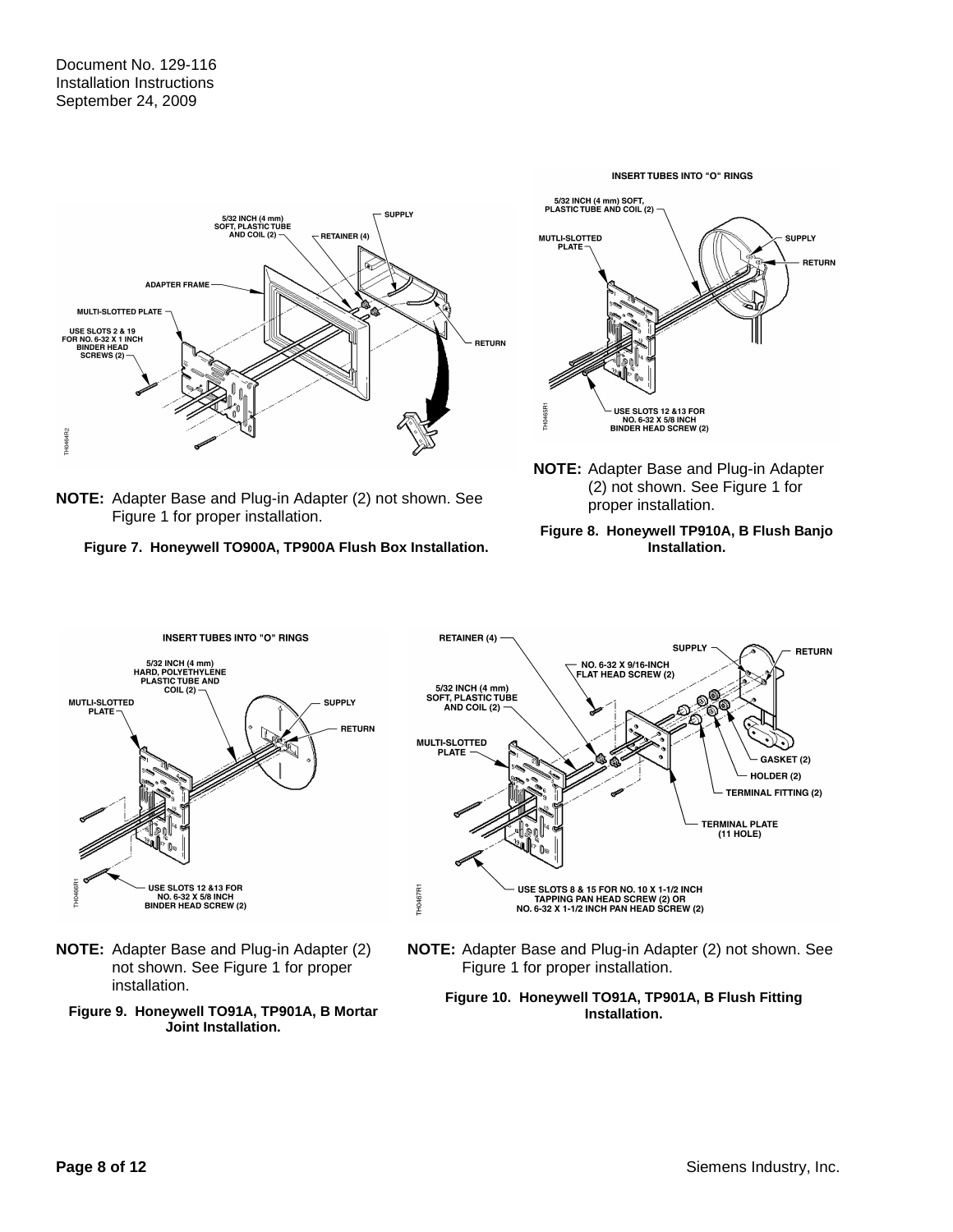



**NOTE:** Retainer (2), Adapter Base, and Plugin Adapter (2) not shown. See Figure 1 for proper installation.

**NOTE:** Adapter Base and Plug-in Adapter (2) not shown. See Figure 1 for proper installation.









**NOTE:** Retainer (2), Adapter Base, and Plug-in Adapter (2) not shown. See Figure 1 for proper installation.



**NOTE:** Retainer (2), Adapter Base, and Plug-in Adapter (2) not shown. See Figure 1 for proper installation.

#### **Figure 14. Honeywell TP970A, B Deep Wall Box Installation.**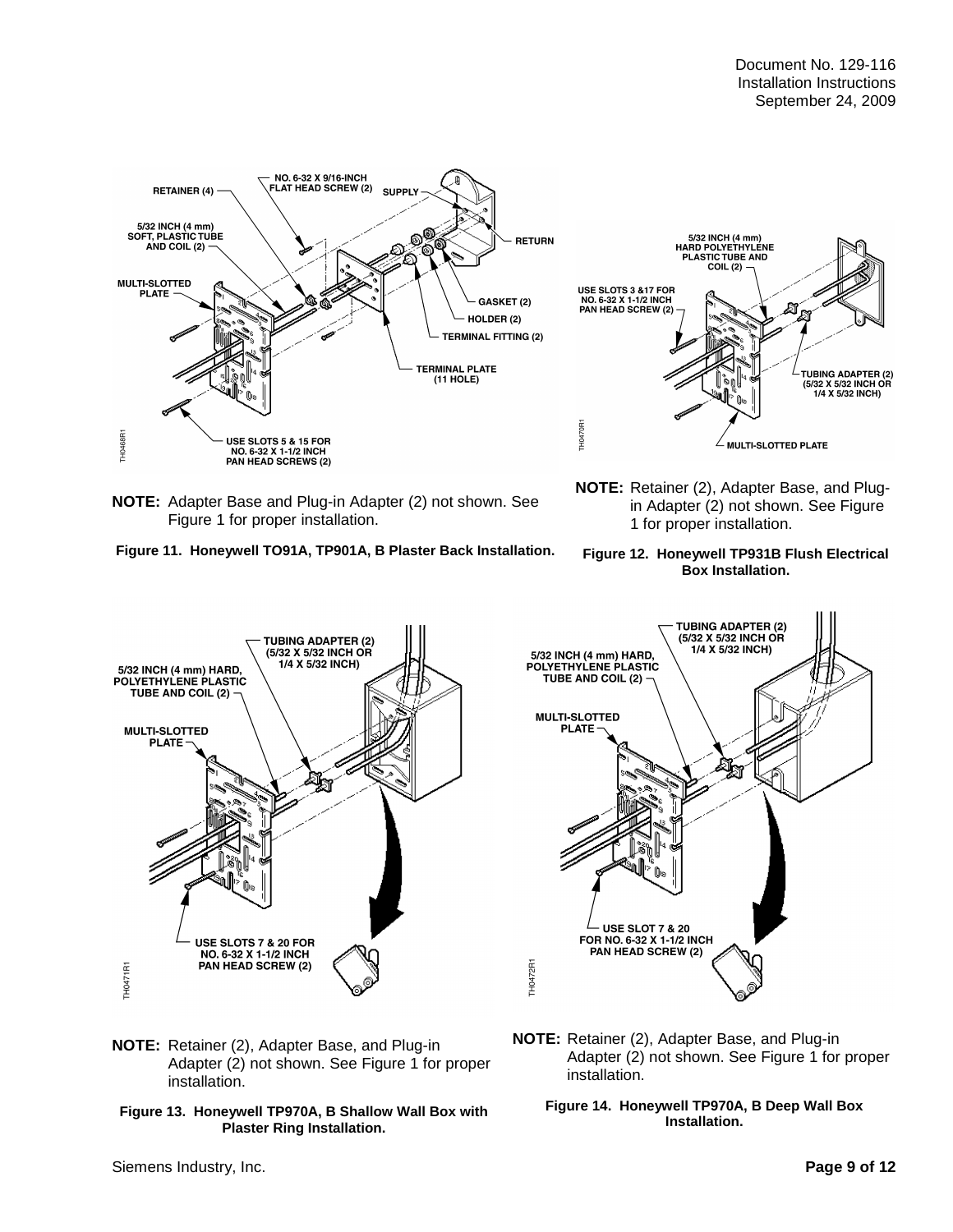#### Document No. 129-116 Installation Instructions September 24, 2009



**NOTE:** Adapter Base and Plug-in Adapter (2) not shown. See Figure 1 for proper installation.



**NOTE:** Adapter Base and Plug-in Adapter (2) not shown. See Figure 1 for proper installation.





#### **NOTE:** Adapter Base and Plug-in Adapter (2) not shown. See Figure 1 for proper installation.

**Figure 17. Johnson T400, 401, 402 Flush Fitting Installation.**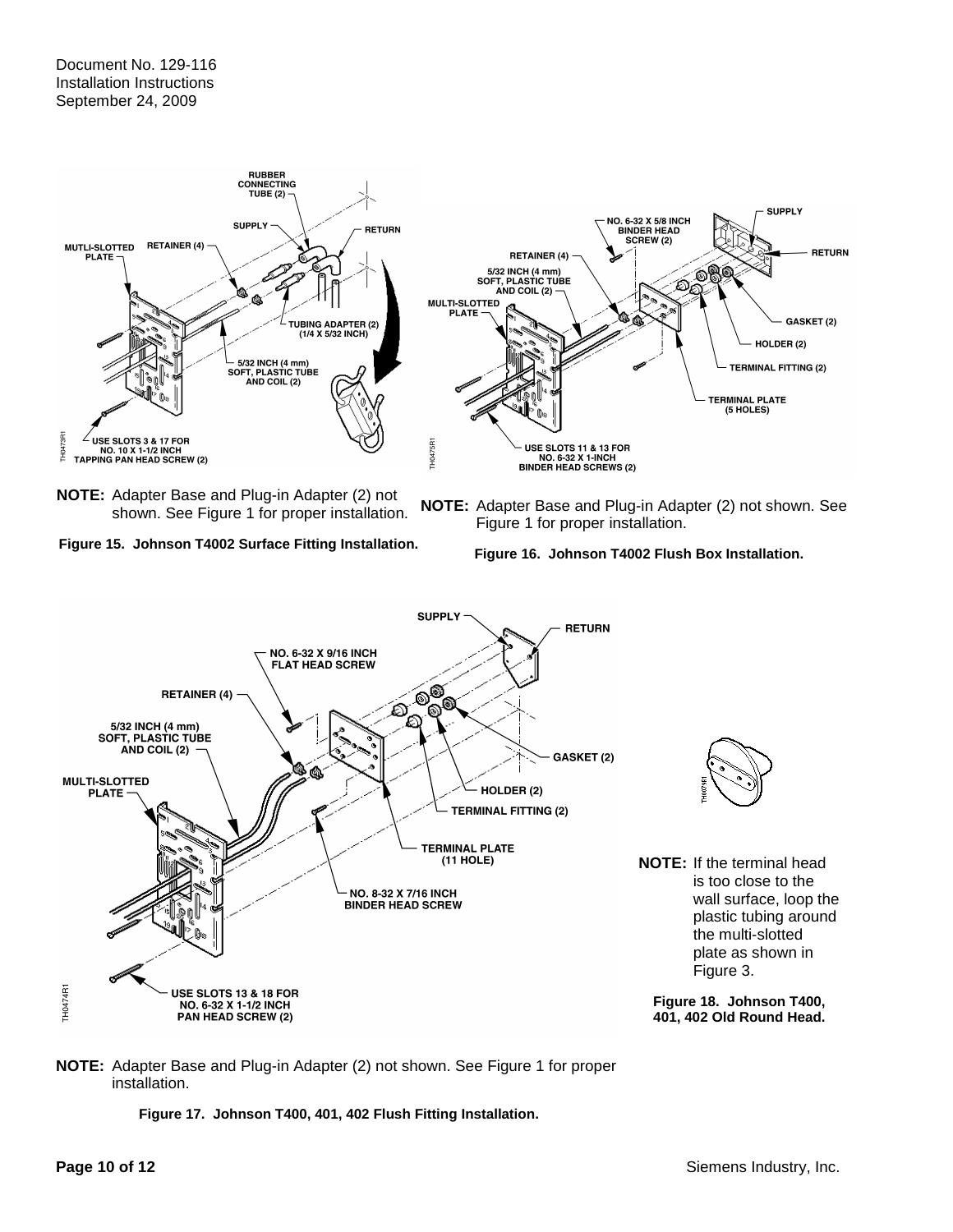

**NOTE:** Adapter Base and Plug-in Adapter (2) not shown. See Figure 1 for proper installation.





**NOTE:** Adapter Frame (if required), Adapter Base, and Plug-in Adapter (2) not shown. See Figure 1 for proper installation.

#### **Figure 20. Robertshaw T15, T16, TP2210 Surface Fitting Installation.**





**NOTE:** Adapter Base and Plug-in Adapter (2) not shown. See Figure 1 for proper installation.

**Figure 21. Robertshaw T15, T16, TP2210 Dry Wall Installation.**

**NOTE:** Adapter Base and Plug-in Adapter (2) not shown. See Figure 1 for proper installation.

**Figure 22. Barber Colman TK1001, 1002, 1003, 1101, 1102, 1103, 9001, 9101 Surface Box Installation.**